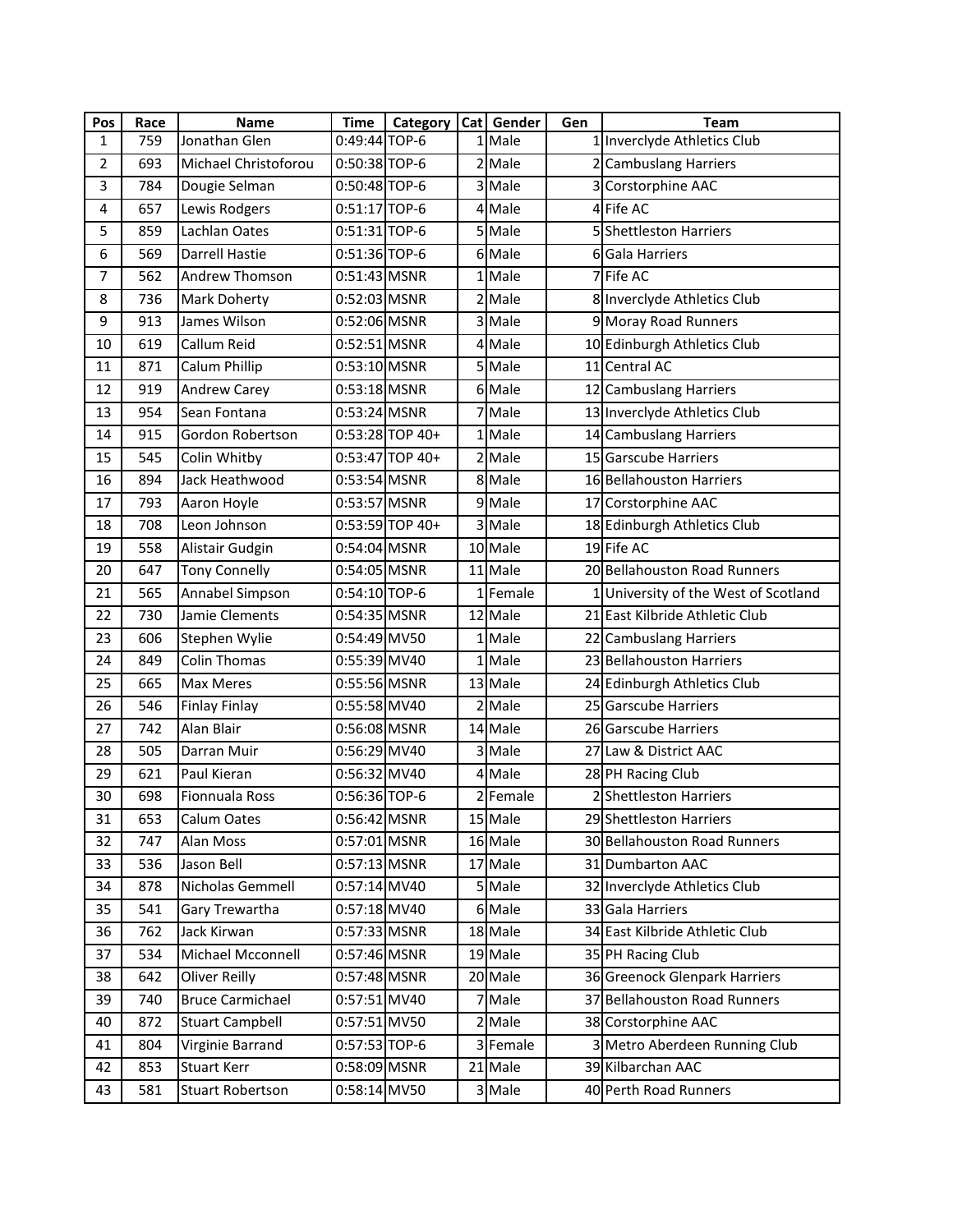| 44 | 516 | <b>Brian Aitchison</b>   | 0:58:18 MV40   |                 |   | 8 Male   |    | 41 Gala Harriers              |
|----|-----|--------------------------|----------------|-----------------|---|----------|----|-------------------------------|
| 45 | 885 | John Gibbs               | 0:58:21 MV40   |                 |   | 9 Male   |    | 42 Penicuik Harriers          |
| 46 | 776 | Paul Monaghan            | 0:58:27 MV50   |                 |   | 4 Male   |    | 43 Greenock Glenpark Harriers |
| 47 | 856 | Justin Carter            | 0:58:29 MV40   |                 |   | 10 Male  |    | 44 Cambuslang Harriers        |
| 48 | 819 | Shaun Butler             | 0:58:51 MSNR   |                 |   | 22 Male  |    | 45 Cambuslang Harriers        |
| 49 | 886 | Kenny Robertson          | 0:58:56 MSNR   |                 |   | 23 Male  |    | 46 Kirkintilloch Olympians    |
| 50 | 899 | Roddy Forgie             | 0:58:56 MSNR   |                 |   | 24 Male  |    | 47 Edinburgh Athletics Club   |
| 51 | 817 | <b>Paul Burns</b>        | 0:58:57 MSNR   |                 |   | 25 Male  |    | 48 Motherwell AC              |
| 52 | 881 | Amy Frankland            | 0:58:58 TOP-6  |                 | 4 | Female   |    | 4 Lasswade AC                 |
| 53 | 613 | Jordan Orr               | 0:59:05 MSNR   |                 |   | 26 Male  |    | 49 Giffnock North AAC         |
| 54 | 772 | Lesley Bell              | 0:59:09 TOP-6  |                 |   | 5 Female |    | <b>Garscube Harriers</b>      |
| 55 | 563 | Aaron Bennet             | $0:59:12$ MSNR |                 |   | 27 Male  |    | 50 PH Racing Club             |
| 56 | 862 | Lewis Roberts            | 0:59:15 MSNR   |                 |   | 28 Male  |    | 51 Bellahouston Road Runners  |
| 57 | 932 | Euan Carrick             | 0:59:15 MV40   |                 |   | 11 Male  |    | 52 Kilbarchan AAC             |
| 58 | 533 | Kevin Riddell            | 0:59:24 MV40   |                 |   | 12 Male  |    | 53 Perth Road Runners         |
| 59 | 935 | Scott Henderson          | 0:59:37 MV40   |                 |   | 13 Male  | 54 |                               |
| 60 | 603 | Paul Clawson             | 0:59:44 MSNR   |                 |   | 29 Male  |    | 55 Bellahouston Harriers      |
| 61 | 600 | Duncan Anderson          | 0:59:46 MSNR   |                 |   | 30 Male  |    | 56 Bellahouston Harriers      |
| 62 | 754 | George Pettit            | 0:59:53 MV40   |                 |   | 14 Male  |    | 57 Cambuslang Harriers        |
| 63 | 910 | Craig Houston            | 0:59:54 MSNR   |                 |   | 31 Male  |    | 58 Irvine Running Club        |
| 64 | 720 | Iain Mcfarlane           | 0:59:57 MV40   |                 |   | 15 Male  |    | 59 Garscube Harriers          |
| 65 | 835 | <b>Steven Prentice</b>   | 1:00:10 MV40   |                 |   | 16 Male  | 60 |                               |
| 66 | 690 | Sarah Brown              | 1:00:13 TOP-6  |                 |   | 6 Female |    | 6 Edinburgh Athletics Club    |
| 67 | 908 | John Brogan              | 1:00:20 MV40   |                 |   | 17 Male  |    | 61 Airdrie Harriers           |
| 68 | 850 | <b>Bruce Carse</b>       | 1:00:34 MV40   |                 |   | 18 Male  |    | 62 Bellahouston Road Runners  |
| 69 | 661 | Chris Upson              | 1:00:44 MV50   |                 |   | 5 Male   |    | 63 Cambuslang Harriers        |
| 70 | 635 | Simon Sheridan           | 1:00:55 MV40   |                 |   | 19 Male  |    | 64 Garscube Harriers          |
| 71 | 861 | Laurence Liu             | 1:00:58 MSNR   |                 |   | 32 Male  |    | 65 Edinburgh Athletics Club   |
| 72 | 550 | Scott Walker             | 1:01:03 MSNR   |                 |   | 33 Male  |    | 66 Gala Harriers              |
| 73 | 750 | Paul Friend              | $1:01:10$ MV40 |                 |   | 20 Male  |    | 67 Inverclyde Athletics Club  |
| 74 | 922 | Michael Mcloone          | 1:01:12 MV50   |                 |   | 6 Male   |    | 68 Greenock Glenpark Harriers |
| 75 | 702 | Iain Craven              | 1:01:17 MV40   |                 |   | 21 Male  |    | 69 Edinburgh Athletics Club   |
| 76 | 838 | James Smith              | 1:01:26 MSNR   |                 |   | 34 Male  |    | 70 Cambuslang Harriers        |
| 77 | 805 | Euan Marshall            | 1:01:30 MSNR   |                 |   | 35 Male  | 71 |                               |
| 78 | 687 | Andrew Campbell          | 1:01:39 MV40   |                 |   | 22 Male  |    | 72 Giffnock North AAC         |
| 79 | 705 | John Mowbray             | 1:01:45 MSNR   |                 |   | 36 Male  |    | 73 Edinburgh Athletics Club   |
| 80 | 889 | Scott Dolan              | 1:01:54 MV50   |                 |   | 7 Male   | 74 |                               |
| 81 | 610 | <b>Stuart Laurence</b>   | 1:01:54 MSNR   |                 |   | 37 Male  |    | 75 Bellahouston Road Runners  |
| 82 | 898 | <b>Brian Cunninghame</b> | 1:02:11 MV40   |                 |   | 23 Male  | 76 |                               |
| 83 | 806 | Cris Walsh               | 1:02:16 MV50   |                 |   | 8 Male   |    | 77 Giffnock North AAC         |
| 84 | 543 | Yvonne Mcnairn           |                | 1:02:18 TOP 35+ |   | 1 Female |    | 7 Giffnock North AAC          |
| 85 | 748 | Stuart Meiklejohn        | 1:02:19 MV40   |                 |   | 24 Male  |    | 78 PH Racing Club             |
| 86 | 579 | <b>Craig Ross</b>        | 1:02:21 MV40   |                 |   | 25 Male  |    | 79 Bellahouston Road Runners  |
| 87 | 857 | Kevin Mcqueen            | 1:02:34 MV50   |                 |   | 9 Male   |    | 80 Dumfries Running Club      |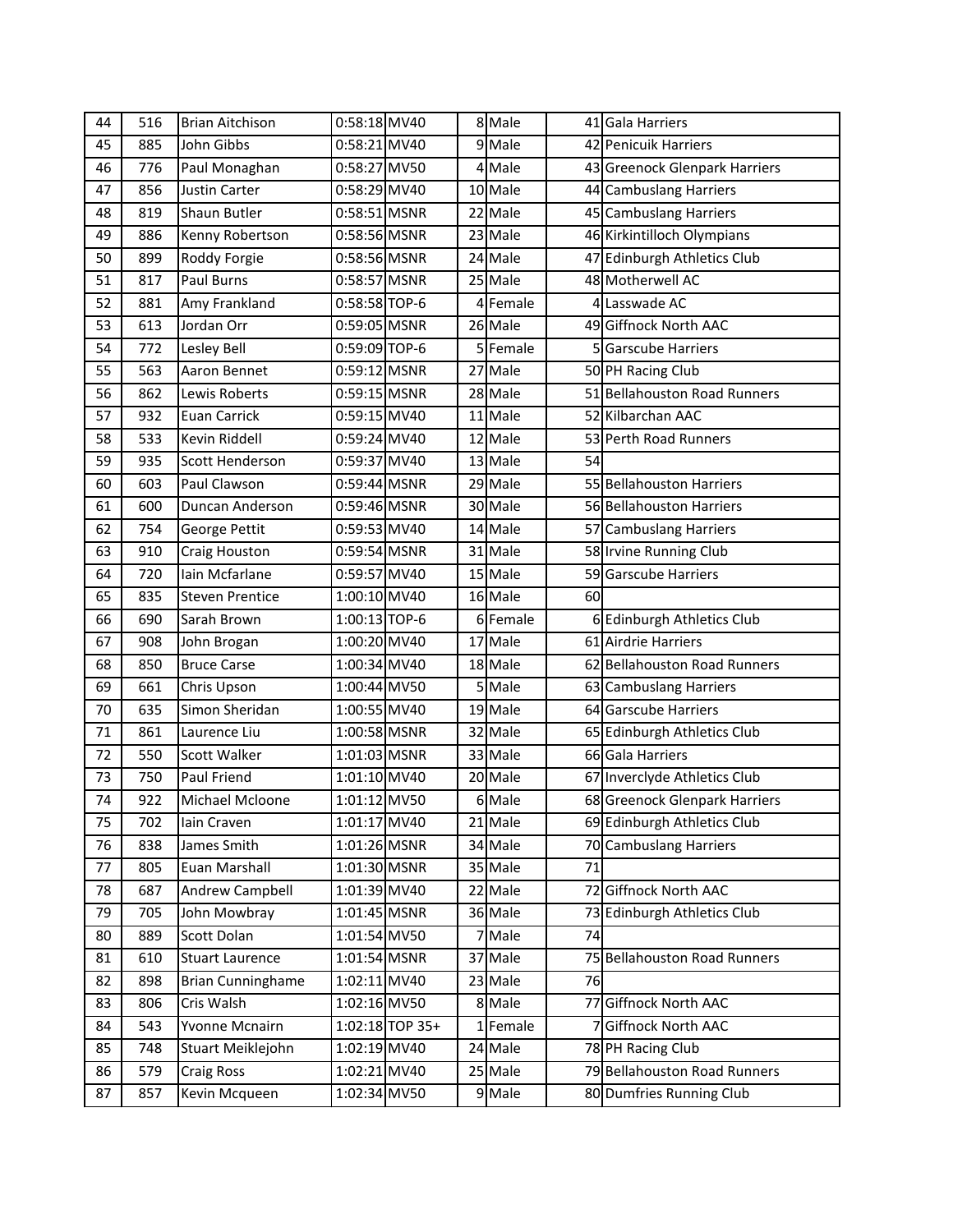| 88  | 682 | David Cross              | 1:02:44 MV50    | 10 Male                          |     | 81 Edinburgh Athletics Club      |
|-----|-----|--------------------------|-----------------|----------------------------------|-----|----------------------------------|
| 89  | 707 | Jacqueline Rainger       | 1:02:50 TOP 35+ | 2Female                          |     | 8 Edinburgh Athletics Club       |
| 90  | 906 | Mark Preston             | 1:02:52 MSNR    | 38 Male                          |     | 82 North Ayrshire Athletics Club |
| 91  | 860 | <b>Padrig Davies</b>     | 1:02:53 MSNR    | 39 Male                          | 83  |                                  |
| 92  | 601 | <b>Andrew Potts</b>      | 1:02:57 MV50    | 11 Male                          | 84  |                                  |
| 93  | 807 | Andrew Holloway          | 1:02:59 MSNR    | 40 Male                          |     | 85 Giffnock North AAC            |
| 94  | 701 | Oscar Logan              | 1:03:17 MSNR    | 41 Male                          |     | 86 Law & District AAC            |
| 95  | 721 | <b>Kevin Mccaig</b>      | 1:03:28 MV60    | 1 Male                           |     | 87 Dumfries Running Club         |
| 96  | 815 | <b>Mark Ellis</b>        | 1:03:37 MV40    | 26 Male                          |     | 88 Motherwell AC                 |
| 97  | 614 | Darren Mcmahon           | 1:03:50 MSNR    | 42 Male                          |     | 89 North Ayrshire Athletics Club |
| 98  | 751 | Callum Stephen           | 1:03:56 MSNR    | 43 Male                          |     | 90 Edinburgh Athletics Club      |
| 99  | 914 | <b>Gregor Crawford</b>   | 1:03:58 MSNR    | 44 Male                          |     | 91 Bellahouston Road Runners     |
| 100 | 504 | Kristin Lownie           | 1:04:06 TOP 35+ | 3 Female                         |     | 9 PH Racing Club                 |
| 101 | 510 | <b>Scott Love</b>        | 1:04:11 MV40    | 27 Male                          |     | 92 PH Racing Club                |
| 102 | 783 | Michael Follan           | 1:04:27 MV50    | 12 Male                          |     | 93 Greenock Glenpark Harriers    |
| 103 | 940 | Michael Lindsay          | 1:04:34 MV40    | 28 Male                          |     | 94 PH Racing Club                |
| 104 | 636 | James Fotheringham       | 1:04:50 MV50    | 13 Male                          |     | 95 Perth Road Runners            |
| 105 | 517 | <b>Bryce Aitken</b>      | 1:04:54 MV60    | Male<br>$\overline{\mathcal{L}}$ |     | 96 Fife AC                       |
| 106 | 607 | <b>Gerard Scullion</b>   | 1:04:57 MV50    | 14 Male                          |     | 97 Bellahouston Road Runners     |
| 107 | 608 | <b>Barry Edwards</b>     | 1:05:12 MV40    | 29 Male                          |     | 98 Bellahouston Road Runners     |
| 108 | 676 | <b>Ross Hill</b>         | 1:05:22 MSNR    | 45 Male                          |     | 99 Law & District AAC            |
| 109 | 928 | <b>Catherine Stewart</b> | 1:05:25 FV35    | 1Female                          | 10  |                                  |
| 110 | 542 | <b>Rob Crusher</b>       | 1:05:25 MV50    | 15 Male                          |     | 100 Giffnock North AAC           |
| 111 | 503 | Jessica Robson           | 1:05:30 FSNR    | 1Female                          |     | 11 Law & District AAC            |
| 112 | 739 | Jamie Robinson           | 1:05:30 MSNR    | 46 Male                          |     | 101 Bellahouston Road Runners    |
| 113 | 605 | Mark Western             | 1:05:38 MV50    | 16 Male                          |     | 102 PH Racing Club               |
| 114 | 525 | <b>Julie Menzies</b>     | 1:05:43 FV35    | 2 Female                         |     | 12 PH Racing Club                |
| 115 | 669 | Barrie Johnstone         | 1:05:55 MV40    | 30 Male                          | 103 |                                  |
| 116 | 880 | Andy Downey              | 1:06:04 MV50    | 17 Male                          |     | 104 Garscube Harriers            |
| 117 | 811 | Kenneth Crawford         | 1:06:10 MV50    | 18 Male                          |     | 105 Bellahouston Road Runners    |
| 118 | 592 | Gillian Blee             | 1:06:11 FV35    | 3 Female                         |     | 13 Garscube Harriers             |
| 119 | 618 | Madeleine Watson         | 1:06:14 FSNR    | 2 Female                         |     | 14 Law & District AAC            |
| 120 | 644 | Michael Sweeney          | 1:06:19 MV40    | 31 Male                          |     | 106 Helensburgh AAC              |
| 121 | 700 | <b>Keith Charters</b>    | 1:06:24 MV50    | 19 Male                          |     | 107 East Kilbride Athletic Club  |
| 122 | 560 | Alistair Rowlands        | 1:06:35 MV40    | 32 Male                          | 108 |                                  |
| 123 | 696 | Maria Boland             | 1:06:37 FSNR    | 3 Female                         | 15  |                                  |
| 124 | 794 | Douglas Mason            | 1:06:41 MSNR    | 47 Male                          | 109 |                                  |
| 125 | 734 | Annemarie Mcgregor       | 1:06:47 FV35    | 4 Female                         |     | 16 Kirkintilloch Olympians       |
| 126 | 566 | Paul Henderson           | 1:07:03 MV40    | 33 Male                          |     | 110 Gala Harriers                |
| 127 | 508 | Gordon Coull             | 1:07:05 MSNR    | 48 Male                          |     | 111 PH Racing Club               |
| 128 | 830 | Kevin Gordon             | 1:07:19 MSNR    | 49 Male                          |     | 112 Dumfries Running Club        |
| 129 | 777 | Paul Kelly               | 1:08:09 MSNR    | 50 Male                          |     | 113 Airdrie Harriers             |
| 130 | 796 | Diarmaid Warner          | 1:08:15 MSNR    | 51 Male                          | 114 |                                  |
| 131 | 615 | Mary Senior              | 1:08:21 FV35    | 5 Female                         |     | 17 Garscube Harriers             |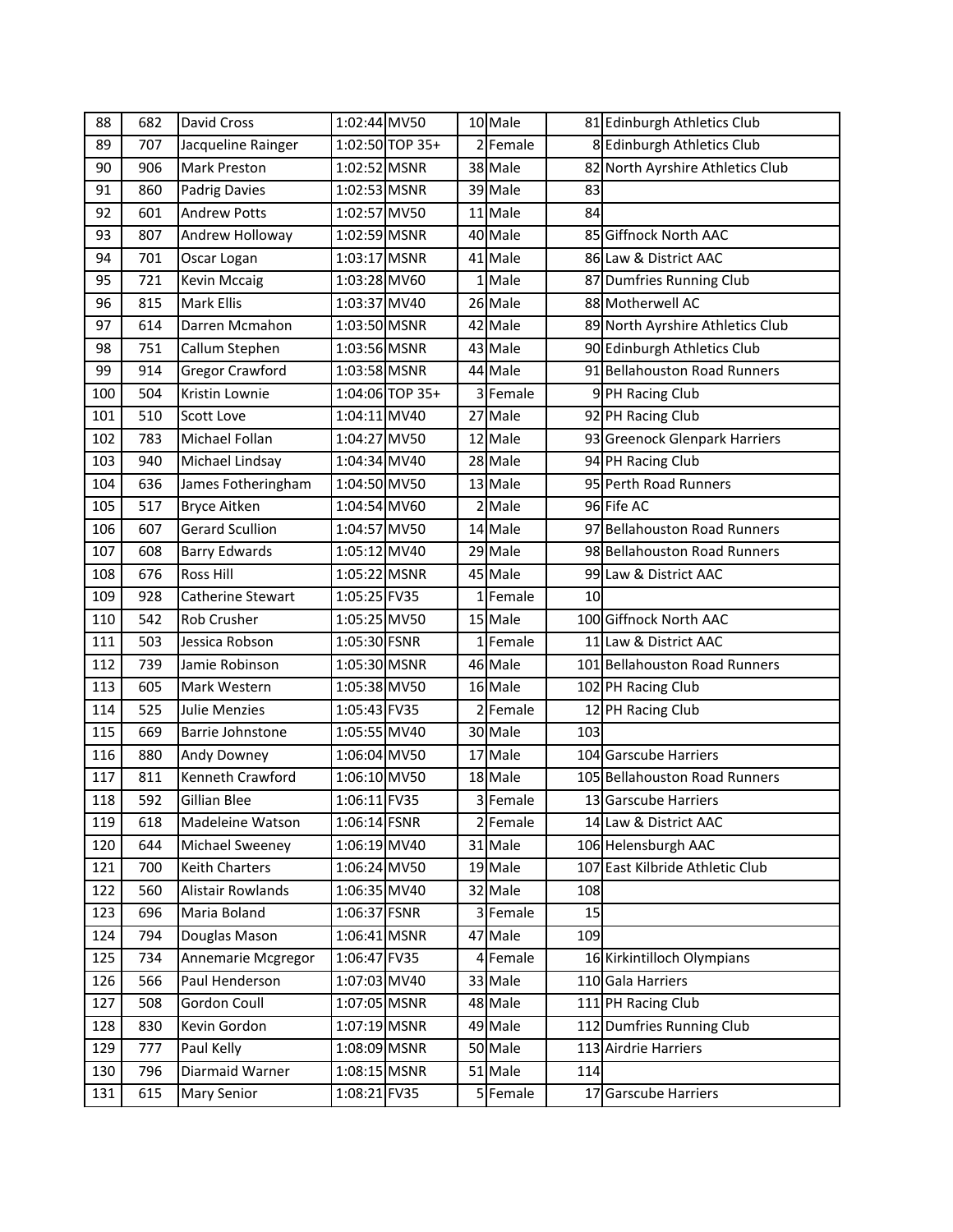| 132 | 852 | Stephen Nicholson       | 1:08:24 MSNR   |  | 52 Male                | 115 |                                        |
|-----|-----|-------------------------|----------------|--|------------------------|-----|----------------------------------------|
| 133 | 520 | Murray Mcalpine         | 1:08:27 MSNR   |  | 53 Male                | 116 |                                        |
| 134 | 866 | <b>Scott Mcleod</b>     | 1:08:30 MV40   |  | 34 Male                | 117 |                                        |
| 135 | 820 | Andrew Buchanan         | 1:08:32 MSNR   |  | 54 Male                |     | 118 Calderglen Harriers                |
| 136 | 905 | Peter Alexander         | 1:08:38 MSNR   |  | 55 Male                |     | 119 Newton Road Runners                |
| 137 | 741 | Karel Vesely            | 1:08:52 MSNR   |  | 56 Male                |     | 120 Edinburgh Athletics Club           |
| 138 | 681 | Donald Shaw             | 1:09:03 MV50   |  | 20 Male                |     | 121 Central AC                         |
| 139 | 947 | Jim Morton              | 1:09:07 MV50   |  | 21 Male                |     | 122 Dundee Road Runners                |
| 140 | 578 | Louise Ross             | 1:09:10 FV35   |  | 6Female                |     | 18 Bellahouston Road Runners           |
| 141 | 637 | Paul Hunter             | 1:09:19 MV40   |  | 35 Male                | 123 |                                        |
| 142 | 639 | <b>Athole Smith</b>     | 1:09:20 MV60   |  | 3 Male                 |     | 124 Garscube Harriers                  |
| 143 | 929 | <b>Elaine Hogg</b>      | 1:09:22 FV50   |  | 1Female                |     | 19 Kirkintilloch Olympians             |
| 144 | 537 | Ana Richardson          | 1:09:23 FV50   |  | 2 Female               |     | 20 West End Road Runners               |
| 145 | 743 | David Paton             | 1:09:32 MV50   |  | 22 Male                | 125 |                                        |
| 146 | 892 | <b>Matthew Dickie</b>   | 1:09:34 MV40   |  | 36 Male                | 126 |                                        |
| 147 | 801 | Alan Mcintosh           | 1:09:36 MSNR   |  | 57 Male                |     | 127 Garscube Harriers                  |
| 148 | 780 | Deborah Gray            | 1:09:44 FV50   |  | 3 Female               |     | 21 Bellahouston Road Runners           |
| 149 | 650 | Claire Wharton          | 1:09:49 FV50   |  | 4 Female               |     | 22 Bellahouston Road Runners           |
| 150 | 523 | Scott Kelman            | 1:09:54 MSNR   |  | 58 Male                |     | 128 Motherwell AC                      |
| 151 | 912 | Alexander Macdonald     | 1:09:55 MSNR   |  | 59 Male                |     | 129 Bellahouston Road Runners          |
| 152 | 591 | <b>Emily Tomasso</b>    | 1:10:11 FV35   |  | 7 Female               |     | 23 Garscube Harriers                   |
| 153 | 574 | Alan O'Kane             | 1:10:37 MV50   |  | 23 Male                | 130 |                                        |
| 154 | 938 | Paul Turnbull           | 1:10:41 MV50   |  | 24 Male                |     | 131 North Ayrshire Athletics Club      |
| 155 | 946 | Clem Clement            | 1:10:45 MV60   |  | 4 Male                 | 132 |                                        |
| 156 | 753 | David Ferguson          | 1:10:46 MV40   |  | 37 Male                |     | 133 Bellahouston Road Runners          |
| 157 | 634 | Caroline Millar         | 1:10:57 FV35   |  | 8Female                |     | 24 Troon Tortoises                     |
| 158 | 800 | Alison Wood             | 1:11:01 FSNR   |  | 4 Female               |     | 25 Garscube Harriers                   |
| 159 | 823 | <b>Tom Ferris</b>       | 1:11:02 MV50   |  | 25 Male                |     | 134 Bellahouston Road Runners          |
| 160 | 624 | Jane Mcneilly           | 1:11:13 FV35   |  | 9Female                |     | 26 Bellahouston Road Runners           |
| 161 | 652 | Emma Blair              | 1:11:31 FV35   |  | $\overline{10}$ Female | 27  | Garscube Harriers                      |
| 162 | 506 | Louise Lessels          | 1:11:32 FV35   |  | 11 Female              |     | 28 PH Racing Club                      |
| 163 | 512 | Ed Norton               | 1:11:32 MV70   |  | 1 Male                 |     | 135 PH Racing Club                     |
| 164 | 879 | Gordon Hay              | 1:11:34 MV50   |  | 26 Male                |     | 136 Hamilton Harriers                  |
| 165 | 664 | <b>Claire Mccormick</b> | 1:11:38 FV50   |  | 5Female                |     | 29 Bellahouston Harriers               |
| 166 | 722 | Paul Black              | 1:11:40 MV40   |  | 38 Male                |     | 137 Kilmarnock Harrier & Athletic Club |
| 167 | 767 | Katie Mathieson         | 1:12:06 FV35   |  | 12 Female              |     | 30 Bellahouston Road Runners           |
| 168 | 911 | Robert Pattinson        | 1:12:37 MV50   |  | 27 Male                |     | 138 Motherwell AC                      |
| 169 | 684 | James Heede             | 1:12:46 MV50   |  | 28 Male                |     | 139 Strathaven Striders                |
| 170 | 646 | <b>Grant Sellar</b>     | $1:13:01$ MV50 |  | 29 Male                |     | 140 Ferranti AAC                       |
| 171 | 828 | Michael Jardine         | 1:13:04 MV50   |  | 30 Male                |     | 141 Dumfries Running Club              |
| 172 | 854 | Scott Ashwood           | 1:13:15 MSNR   |  | 60 Male                |     | 142 Hamilton Harriers                  |
| 173 | 712 | <b>Stuart Mcintyre</b>  | 1:13:18 MV40   |  | 39 Male                | 143 |                                        |
| 174 | 535 | Gillian Edwards         | 1:13:21 FV35   |  | 13 Female              |     | 31 Perth Road Runners                  |
| 175 | 917 | Martha Lovatt           | 1:13:22 FV35   |  | 14 Female              |     | 32 Garscube Harriers                   |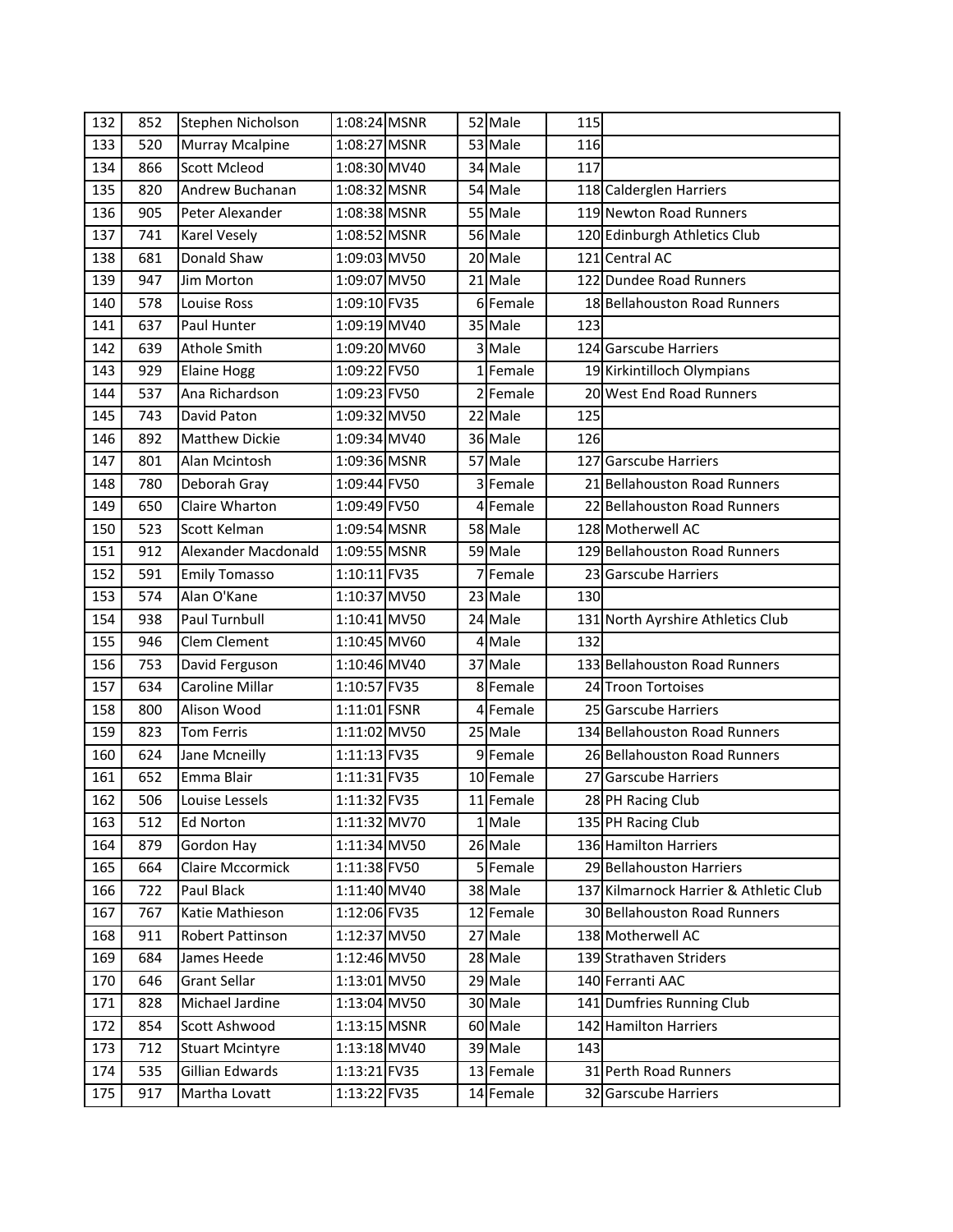| 176 | 896 | <b>Arthur Mulholland</b> | 1:13:33 MV50 |                | 31 Male   |     | 144 East Kilbride Athletic Club |
|-----|-----|--------------------------|--------------|----------------|-----------|-----|---------------------------------|
| 177 | 951 | Euan Wright              | 1:13:34 MSNR |                | 61 Male   | 145 |                                 |
| 178 | 925 | <b>Wayne Barlow</b>      | 1:13:50 MV50 |                | 32 Male   | 146 |                                 |
| 179 | 514 | Mark Milligan            | 1:13:51 MV50 |                | 33 Male   |     | 147 Law & District AAC          |
| 180 | 629 | Karen Dobbie             | 1:13:53 FV50 | 6              | Female    |     | 33 Edinburgh Athletics Club     |
| 181 | 711 | Kara Rafferty            | 1:13:56 FV35 |                | 15 Female |     | 34 Garscube Harriers            |
| 182 | 843 | David Innes              | 1:14:18 MV50 |                | 34 Male   |     | 148 Perth Road Runners          |
| 183 | 897 | <b>Kevin Smith</b>       | 1:14:24 MV60 |                | 5 Male    |     | 149 Bellahouston Harriers       |
| 184 | 875 | Jennie Jackson           | 1:14:32 FV60 | 1 <sup>1</sup> | Female    |     | 35 Irvine Running Club          |
| 185 | 582 | Joy Gudgin               | 1:14:33 FV50 |                | Female    |     | 36 Carnegie Harriers            |
| 186 | 679 | Dave Thom                | 1:14:38 MV60 |                | 6 Male    |     | 150 Cambuslang Harriers         |
| 187 | 808 | Gary Downey              | 1:14:40 MSNR |                | 62 Male   |     | 151 Kilbarchan AAC              |
| 188 | 955 | Susan Stewart            | 1:14:42 FV35 |                | 16 Female | 37  |                                 |
| 189 | 649 | Iain Crawford            | 1:14:44 MV50 |                | 35 Male   |     | 152 Cambuslang Harriers         |
| 190 | 692 | Kathryn Scott            | 1:14:44 FV60 | 2              | Female    |     | 38 Garscube Harriers            |
| 191 | 544 | Lisa Aikman              | 1:14:48 FSNR |                | 5Female   |     | 39 Perth Road Runners           |
| 192 | 775 | Laura Wallace            | 1:14:51 FV35 | 17             | Female    |     | 40 Ayr Seaforth Athletic Club   |
| 193 | 502 | Alastair Cunningham      | 1:14:53 MV50 |                | 36 Male   |     | 153 Central AC                  |
| 194 | 529 | <b>Andrew Tomlinson</b>  | 1:14:55 MSNR |                | 63 Male   |     | 154 Bellahouston Road Runners   |
| 195 | 841 | Gemma Leadbetter         | 1:15:01 FV35 |                | 18 Female |     | 41 Dumfries Running Club        |
| 196 | 836 | Allan Dunbar             | 1:15:02 MV40 |                | 40 Male   |     | 155 Penicuik Harriers           |
| 197 | 554 | Fabienne Thompson        | 1:15:18 FV50 | 8              | Female    |     | 42 Perth Road Runners           |
| 198 | 602 | Lisa Major               | 1:15:18 FV35 |                | 19 Female | 43  |                                 |
| 199 | 802 | Ann White                | 1:15:22 FV70 | 1              | Female    |     | 44 Garscube Harriers            |
| 200 | 798 | Frances Ferguson         | 1:15:25 FV50 |                | 9 Female  |     | 45 Calderglen Harriers          |
| 201 | 774 | Ashley Love              | 1:15:28 FV35 |                | 20 Female | 46  |                                 |
| 202 | 933 | Douglas Robertson        | 1:15:32 MV50 |                | 37 Male   | 156 |                                 |
| 203 | 640 | <b>Kirsty Mann</b>       | 1:15:40 FSNR |                | 6Female   |     | 47 Shettleston Harriers         |
| 204 | 858 | Cordelia O'Neill         | 1:15:40 FV35 |                | 21 Female |     | 48 West End Road Runners        |
| 205 | 710 | Lorraine Coull           | 1:15:53 FV35 |                | 22 Female |     | 49 Highland Hill Runners        |
| 206 | 833 | <b>Garry Henderson</b>   | 1:15:57 MV50 |                | 38 Male   | 157 |                                 |
| 207 | 691 | Norman Baillie           | 1:16:03 MV70 |                | 2 Male    |     | 158 Garscube Harriers           |
| 208 | 895 | Andrew Haddow            | 1:16:11 MV60 |                | 7 Male    |     | 159 Bellahouston Road Runners   |
| 209 | 667 | Martin Kay               | 1:16:30 MV40 |                | 41 Male   |     | 160 Law & District AAC          |
| 210 | 527 | Robert Gordon            | 1:16:31 MV50 |                | 39 Male   |     | 161 Dumfries Running Club       |
| 211 | 816 | Erica Christie           | 1:16:37 FV60 | 3              | Female    |     | 50 Cambuslang Harriers          |
| 212 | 620 | <b>Elaine Davies</b>     | 1:16:47 FV50 |                | 10 Female |     | 51 Edinburgh Athletics Club     |
| 213 | 851 | Maryann Milne            | 1:16:56 FV35 |                | 23 Female |     | 52 Motherwell AC                |
| 214 | 760 | David Wallace            | 1:16:57 MV50 |                | 40 Male   |     | 162 Ayr Seaforth Athletic Club  |
| 215 | 907 | Max Gallagher            | 1:16:59 MSNR |                | 64 Male   | 163 |                                 |
| 216 | 855 | David Murray             | 1:17:04 MSNR |                | 65 Male   |     | 164 Newton Road Runners         |
| 217 | 733 | Gemma Kirwan             | 1:17:04 FV50 |                | 11 Female |     | 53 East Kilbride Athletic Club  |
| 218 | 893 | <b>Ross Sinton</b>       | 1:17:13 MSNR |                | 66 Male   | 165 |                                 |
| 219 | 638 | Diane White              | 1:17:24 FV50 |                | 12 Female |     | 54 Perth Road Runners           |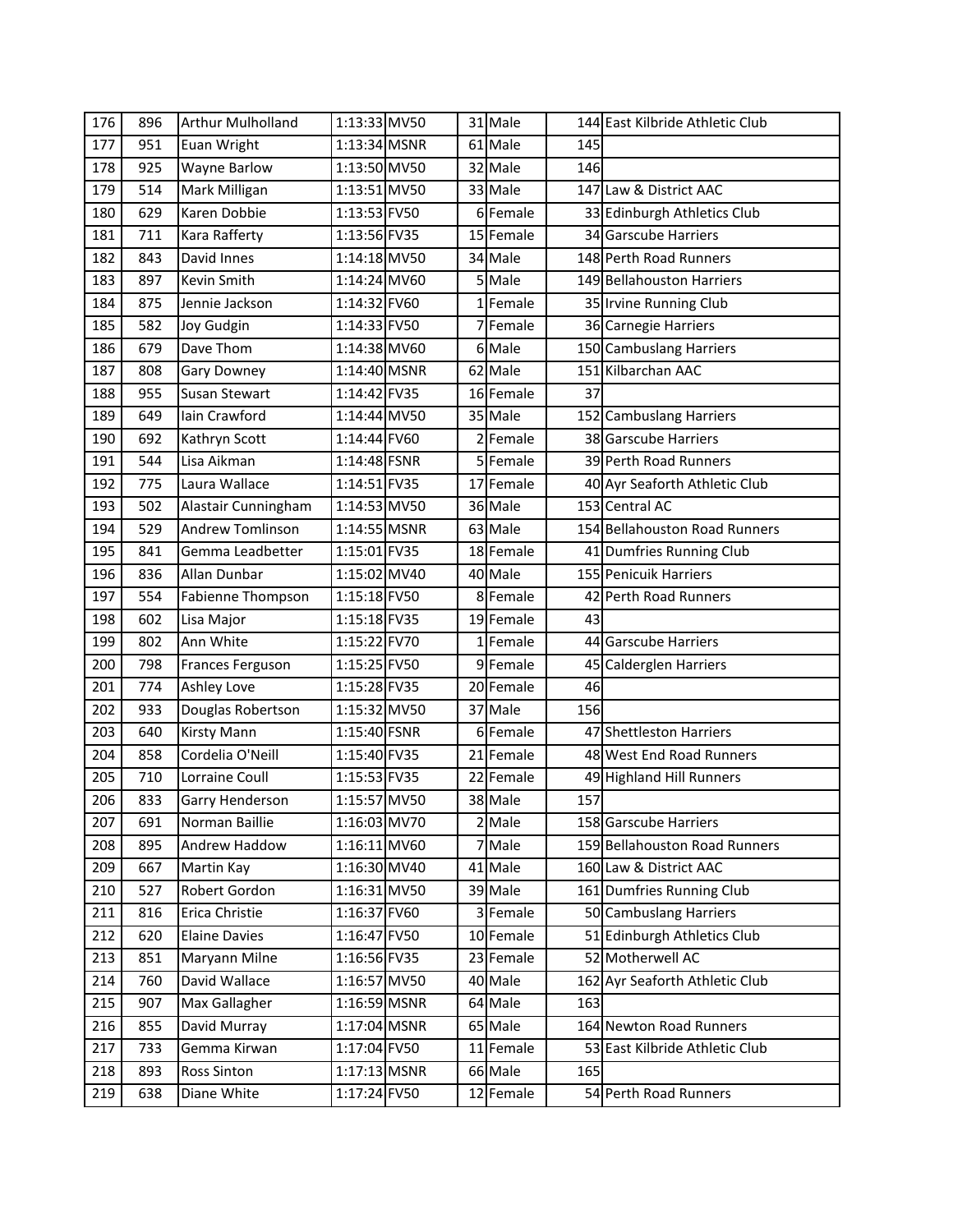| 220 | 834 | Megan Jane Campbell       | 1:17:27 FSNR |    | 7 Female  |     | 55 Falkirk Victoria Harriers           |
|-----|-----|---------------------------|--------------|----|-----------|-----|----------------------------------------|
| 221 | 625 | James Prior               | 1:17:49 MV40 |    | 42 Male   |     | 166 Maryhill Harriers                  |
| 222 | 616 | <b>Gerard Croser</b>      | 1:18:23 MSNR |    | 67 Male   |     | 167 Bellahouston Road Runners          |
| 223 | 956 | <b>Cliff Binning</b>      | 1:18:26 MSNR |    | 68 Male   | 168 |                                        |
| 224 | 632 | Laura Lennon              | 1:18:26 FV35 |    | 24 Female |     | 56 Victoria Park City of Glasgow       |
| 225 | 744 | Graeme Mackie             | 1:18:26 MV50 |    | 41 Male   | 169 |                                        |
| 226 | 826 | <b>Steven Mckay</b>       | 1:18:29 MSNR |    | 69 Male   | 170 |                                        |
| 227 | 882 | Paula Mccabe              | 1:18:31 FV35 |    | 25 Female |     | 57 Cambuslang Harriers                 |
| 228 | 832 | Pauline Henderson         | 1:18:33 FV50 |    | 13 Female | 58  |                                        |
| 229 | 945 | Kristan Alexander         | 1:18:41 MV40 |    | 43 Male   |     | 171 Garscube Harriers                  |
| 230 | 792 | <b>Kevin Mcphillips</b>   | 1:18:44 MV40 |    | 44 Male   |     | 172 Whitemoss AAC                      |
| 231 | 769 | Lisa Muirhead             | 1:18:51 FV35 |    | 26 Female | 59  |                                        |
| 232 | 548 | Arthur Duggan             | 1:18:57 MV40 |    | 45 Male   | 173 |                                        |
| 233 | 761 | <b>Jill Mair</b>          | 1:18:58 FV35 | 27 | Female    |     | 60 Bellahouston Harriers               |
| 234 | 641 | <b>Claire Fitzsimmons</b> | 1:19:04 FV35 |    | 28 Female |     | 61 Bellahouston Harriers               |
| 235 | 924 | <b>Tony Fox</b>           | 1:19:13 MV50 |    | 42 Male   |     | 174 Wee County Harriers                |
| 236 | 725 | <b>Kirsty Mackay</b>      | 1:19:17 FV35 |    | 29 Female |     | 62 Kilmarnock Harrier & Athletic Club  |
| 237 | 782 | <b>Gordon Mcinally</b>    | 1:19:29 MV50 |    | 43 Male   |     | 175 Calderglen Harriers                |
| 238 | 717 | <b>Craig Morris</b>       | 1:19:47 MSNR |    | 70 Male   |     | 176 Motherwell AC                      |
| 239 | 547 | Roy Mitchell              | 1:20:40 MV60 |    | 8 Male    |     | 177 Perth Road Runners                 |
| 240 | 594 | <b>Claire Gilchrist</b>   | 1:20:57 FV50 |    | 14 Female |     | 63 Ferranti AAC                        |
| 241 | 821 | <b>Gerry Duddy</b>        | 1:21:19 MV40 |    | 46 Male   |     | 178 Cambuslang Harriers                |
| 242 | 513 | Susan Allan               | 1:21:23 FV35 |    | 30 Female |     | 64 PH Racing Club                      |
| 243 | 822 | Karen Goldie              | 1:21:25 FV35 |    | 31 Female |     | 65 Cambuslang Harriers                 |
| 244 | 593 | Kirsty Nicholson          | 1:21:36 FV35 |    | 32 Female |     | 66 Lothian Running Club                |
| 245 | 931 | Marina Mccallum           | 1:21:41 FV50 |    | 15 Female |     | 67 Kirkintilloch Olympians             |
| 246 | 628 | Anne Noble                | 1:21:47 FV60 |    | 4 Female  |     | 68 Troon Tortoises                     |
| 247 | 883 | Leanne Mcintosh           | 1:21:53 FV35 |    | 33 Female |     | 69 Bellahouston Road Runners           |
| 248 | 626 | Kevin Queenan             | 1:21:53 MV50 |    | 44 Male   |     | 179 Bellahouston Road Runners          |
| 249 | 884 | Alexandra Sutherland      | 1:21:53 FV35 |    | 34 Female |     | 70 Bellahouston Road Runners           |
| 250 | 530 | Pamela Parker             | 1:21:58 FV50 |    | 16 Female |     | 71 Club                                |
| 251 | 703 | Stephanie Rudd            | 1:22:11 FV35 |    | 35 Female |     | 72 Bellahouston Harriers               |
| 252 | 524 | Alan Bothwell             | 1:22:30 MV60 |    | 9 Male    |     | 180 Perth Road Runners                 |
| 253 | 901 | Robert Gibson             | 1:22:31 MV40 |    | 47 Male   |     | 181 Calderglen Harriers                |
| 254 | 663 | Finn Milligan             | 1:22:35 MSNR |    | 71 Male   |     | 182 Law & District AAC                 |
| 255 | 611 | John Carty                | 1:22:36 MV40 |    | 48 Male   |     | 183 Victoria Park City of Glasgow      |
| 256 | 532 | Lou Ella Cole             | 1:22:54 FV35 |    | 36 Female |     | 73 Perth Road Runners                  |
| 257 | 571 | Jim Mcaneny               | 1:23:02 MV60 |    | 10 Male   |     | 184 Garscube Harriers                  |
| 258 | 952 | Arlene Mckenna            | 1:23:03 FSNR |    | 8 Female  |     | 74 Shettleston Harriers                |
| 259 | 799 | <b>Susan Malamos</b>      | 1:23:04 FV35 |    | 37 Female | 75  |                                        |
| 260 | 575 | Derek Millar              | 1:23:27 MV50 |    | 45 Male   | 185 |                                        |
| 261 | 845 | Mark Lyden                | 1:23:29 MV40 |    | 49 Male   |     | 186 Kilmarnock Harrier & Athletic Club |
| 262 | 791 | Ralph Fox                 | 1:23:34 MV50 |    | 46 Male   | 187 |                                        |
| 263 | 746 | Herman Du Preez           | 1:23:49 MV40 |    | 50 Male   | 188 |                                        |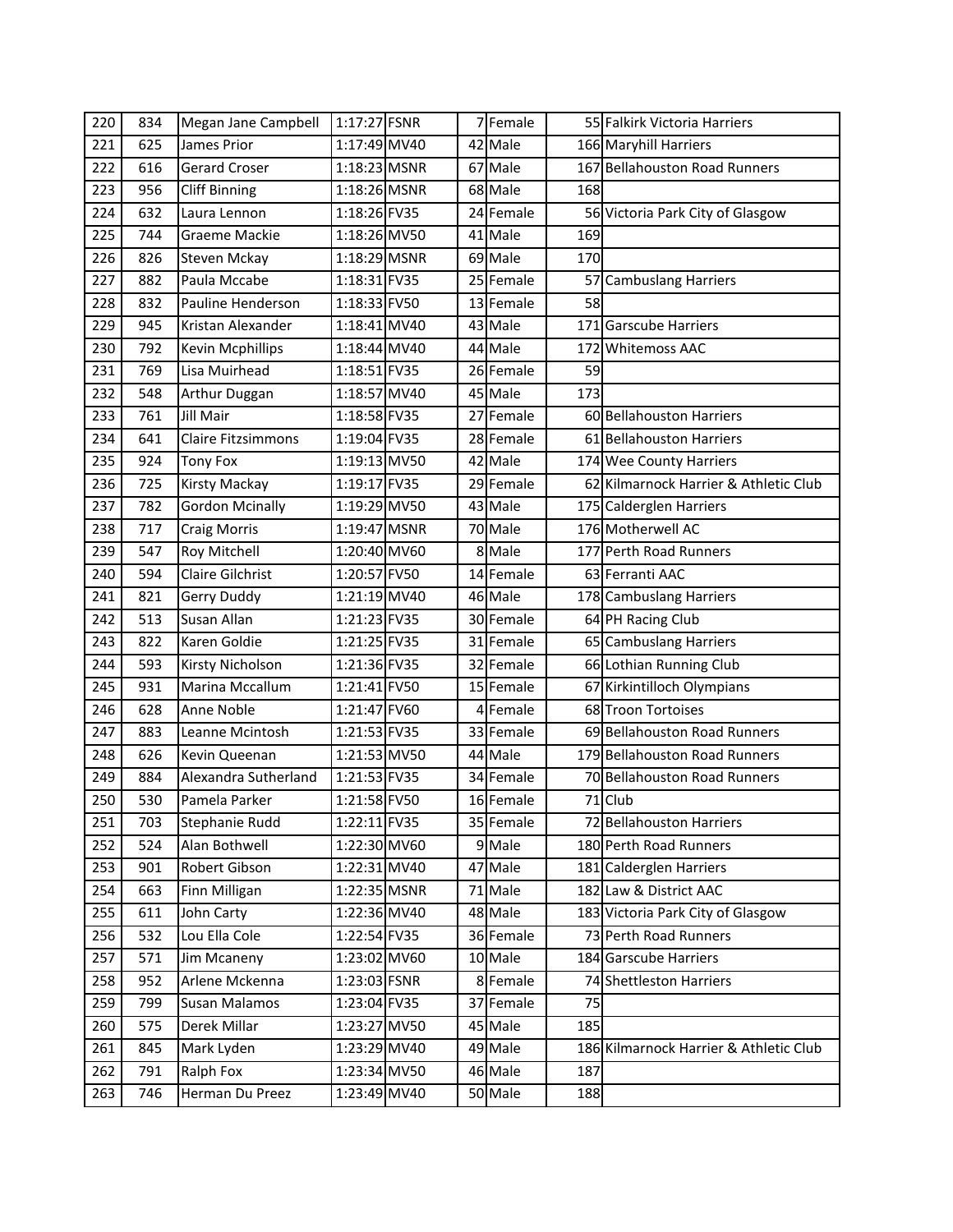| 264 | 937 | <b>Ashley Craig</b>      | 1:23:54 FV35 |                | 38 Female | 76  |                                        |
|-----|-----|--------------------------|--------------|----------------|-----------|-----|----------------------------------------|
| 265 | 518 | Sandra Aitken            | 1:23:54 FV60 |                | 5 Female  |     | 77 Fife AC                             |
| 266 | 567 | <b>Christie Nisbet</b>   | 1:24:06 MV60 |                | 11 Male   | 189 |                                        |
| 267 | 724 | Lynn Brown               | 1:24:11 FV35 |                | 39 Female |     | 78 Kilmarnock Harrier & Athletic Club  |
| 268 | 645 | Siobhan Sellar           | 1:24:20 FV50 |                | 17 Female |     | 79 Ferranti AAC                        |
| 269 | 699 | <b>Ruth Mckelvie</b>     | 1:24:33 FSNR |                | 9Female   |     | 80 Bellahouston Road Runners           |
| 270 | 786 | Barbara Wilson           | 1:24:54 FV35 |                | 40 Female |     | 81 Bellahouston Road Runners           |
| 271 | 936 | <b>Austin Craig</b>      | 1:24:55 MV40 |                | $51$ Male | 190 |                                        |
| 272 | 941 | <b>Suz Ross</b>          | 1:24:55 FV35 |                | 41 Female |     | 82 Cambuslang Harriers                 |
| 273 | 920 | Robert Macleod           | 1:25:14 MV40 |                | 52 Male   |     | 191 Bellahouston Road Runners          |
| 274 | 771 | <b>Estee Coetzee</b>     | 1:25:41 FV35 |                | 42 Female | 83  |                                        |
| 275 | 812 | Maureen Dickson          | 1:25:49 FV60 |                | 6 Female  |     | 84 Dumfries Running Club               |
| 276 | 787 | Shirley Wieland          | 1:26:06 FV50 |                | 18 Female |     | 85 Bellahouston Road Runners           |
| 277 | 837 | Roz Wilson               | 1:26:15 FV50 |                | 19 Female |     | 86 Bellahouston Road Runners           |
| 278 | 568 | Maria Dale               | 1:26:29 FV60 | $\overline{7}$ | Female    |     | 87 Perth Road Runners                  |
| 279 | 538 | Caroline Duffin          | 1:26:41 FV35 |                | 43 Female |     | 88 Perth Road Runners                  |
| 280 | 727 | <b>Stephen Vass</b>      | 1:26:42 MSNR |                | 72 Male   |     | 192 Kilmarnock Harrier & Athletic Club |
| 281 | 773 | Louise Baillie           | 1:26:42 FSNR |                | 10 Female |     | 89 Kilmarnock Harrier & Athletic Club  |
| 282 | 685 | Nicola Ewart             | 1:26:47 FV35 |                | 44 Female | 90  |                                        |
| 283 | 870 | Karen Littlejohn         | 1:28:05 FV35 |                | 45 Female |     | 91 Dumfries Running Club               |
| 284 | 869 | Robin Scott              | 1:28:35 MV70 |                | 3 Male    |     | 193 Kilbarchan AAC                     |
| 285 | 561 | Ada Stewart              | 1:29:03 FV50 |                | 20 Female |     | 92 Kirkintilloch Olympians             |
| 286 | 942 | Jennifer Morris          | 1:29:09 FV60 |                | 8Female   |     | 93 Fife AC                             |
| 287 | 813 | Carol Richards           | 1:29:33 FV35 |                | 46 Female |     | 94 Hamilton Harriers                   |
| 288 | 713 | Fiona Beck               | 1:29:54 FV35 |                | 47 Female | 95  |                                        |
| 289 | 589 | James Scullion           | 1:29:59 MV40 |                | 53 Male   |     | 194 Law & District AAC                 |
| 290 | 501 | Linda Cunningham         | 1:30:06 FV50 |                | 21 Female |     | 96 Central AC                          |
| 291 | 873 | Jim Thyne                | 1:30:21 MV60 |                | 12 Male   |     | 195 Hunters Bog Trotters               |
| 292 | 666 | <b>Brian Simpson</b>     | 1:30:25 MV40 |                | 54 Male   | 196 |                                        |
| 293 | 944 | Michael Mcnamara         | 1:30:52 MV50 |                | 47 Male   |     | 197 Bellahouston Harriers              |
| 294 | 671 | Gail Cooper              | 1:30:52 FV35 |                | 48 Female | 97  |                                        |
| 295 | 726 | Catherine Laurence       | 1:31:05 FSNR |                | 11 Female |     | 98 Bellahouston Road Runners           |
| 296 | 549 | Louise Gray              | 1:31:10 FV50 |                | 22 Female |     | 99 Bellahouston Road Runners           |
| 297 | 633 | Alexander Robertson      | 1:31:33 MV60 |                | 13 Male   |     | 198 Lothian Running Club               |
| 298 | 939 | <b>Walter Watson</b>     | 1:31:41 MV60 |                | 14 Male   | 199 |                                        |
| 299 | 557 | Catriona Kilbride        | 1:31:44 FV50 |                | 23 Female | 100 |                                        |
| 300 | 651 | Michael Devlin           | 1:31:53 MV50 |                | 48 Male   | 200 |                                        |
| 301 | 656 | Catherine Harvey         | 1:31:57 FSNR |                | 12 Female | 101 |                                        |
| 302 | 526 | <b>Stewart Mcroberts</b> | 1:31:59 MV40 |                | 55 Male   |     | 201 Kilmarnock Harrier & Athletic Club |
| 303 | 927 | Kenny Gullen             | 1:32:12 MV60 |                | 15 Male   |     | 202 Wee County Harriers                |
| 304 | 598 | Joanne Harkins           | 1:33:40 FV35 |                | 49 Female |     | 102 Shettleston Harriers               |
| 305 | 839 | Kerry Jardine            | 1:34:05 FSNR |                | 13 Female |     | 103 Dumfries Running Club              |
| 306 | 521 | David Clarke             | 1:35:10 MSNR |                | 73 Male   | 203 |                                        |
|     |     |                          |              |                |           |     |                                        |
| 307 | 846 | Lynne Goldie             | 1:35:28 FV50 |                | 24 Female |     | 104 Bellahouston Road Runners          |